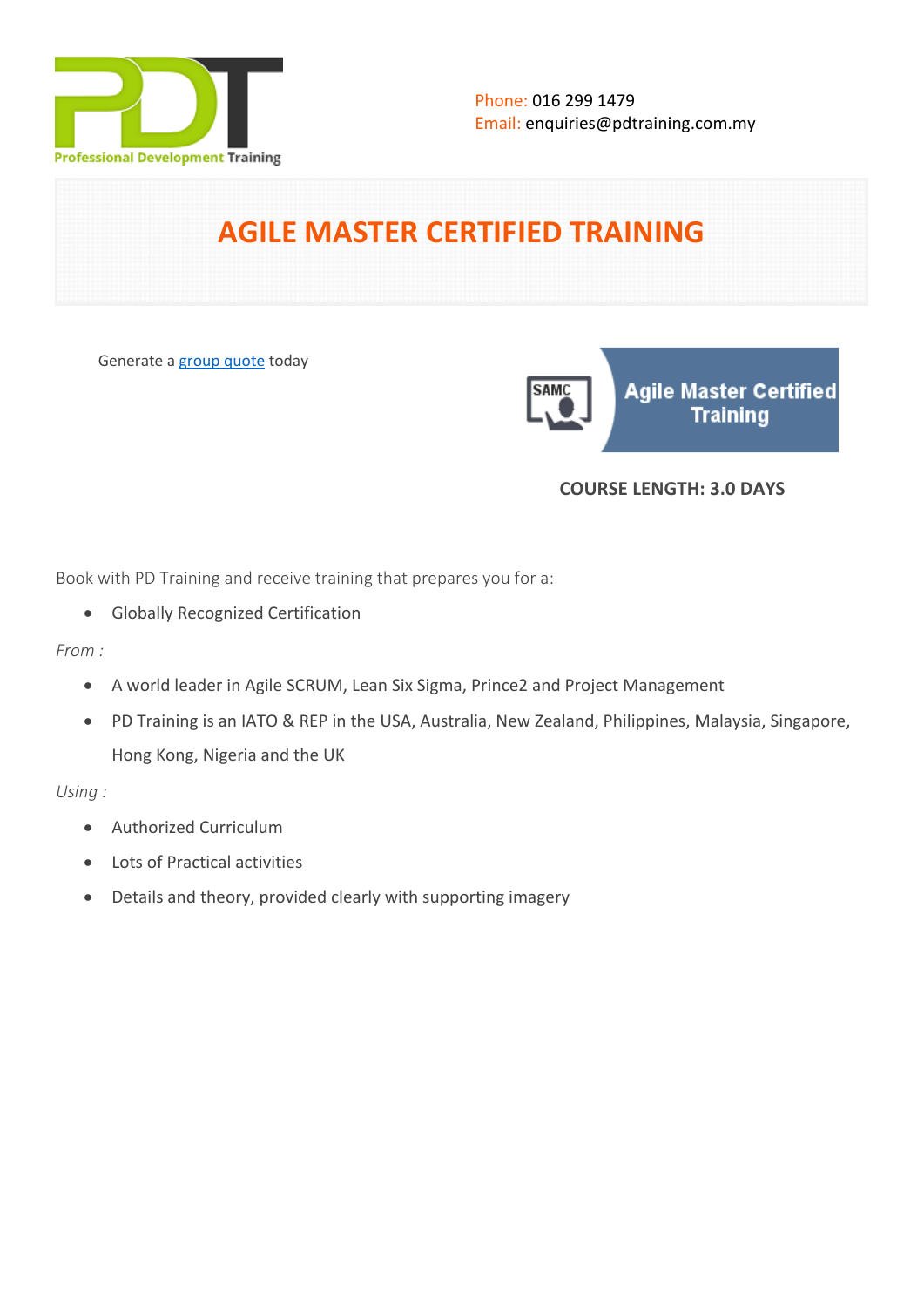#### **AGILE MASTER CERTIFIED TRAINING COURSE OUTLINE**

#### **FOREWORD**

Rapid changes in technology, market demands, and expectations have paved the way for the conceptualization and implementation of agile methods and values in many organizations. Agile relies on adaptive planning and iterative development and delivery. It focuses primarily on the value of people in getting the job done effectively.

Agile Master Certified (SAMC™) professionals possess a wide ranging knowledge and understanding of the values, methods and intricacies of Agile. The purpose of the exam is to confirm applicants have ability to compare and choose the methodology appropriate in a given situation.

#### **OUTCOMES**

**In this course you will:**

- Be familiar with the concepts and practices of Agile project delivery.
- Be equipped with detailed knowledge and understanding of available Agile methodologies.
- Be able to compare and choose the methodologies or parts of methodologies that are most relevant to their current and future situations.
- Be armed with the proper tools to take the lead in Agile projects and to address and resolve Agile issues in their organizations.
- Become Certified Agile Experts.

#### **MODULES**

#### **Lesson 1: Agile Overview**

- Agile Defined
- Why Use Agile?
- Adaptive Project Management
- The Agile Manifesto
- Principles of the Agile Manifesto
- Declaration of Interdependence
- Difference between Waterfall and Agile

#### **Lesson 3: Lean Kanban Software Development**

- Introduction
- Core Values
- Practices
- Understanding Lean Software Development
- Understanding Kanban Software Development

#### **Lesson 2: Domains of Agile Practices**

- Value-Driven Delivery
- Stakeholder Engagement
- Team Performance Practices
- Adaptive Planning
- Problem Detection and Resolution
- Continuous Improvement
- Agile Tools and Artifacts

#### **Lesson 4: SCRUM Overview**

- Overview of Scrum
- Brief History of Scrum
- Why Use Scrum?
- Scalability of Scrum
- Scrum Principles
- Scrum Aspects